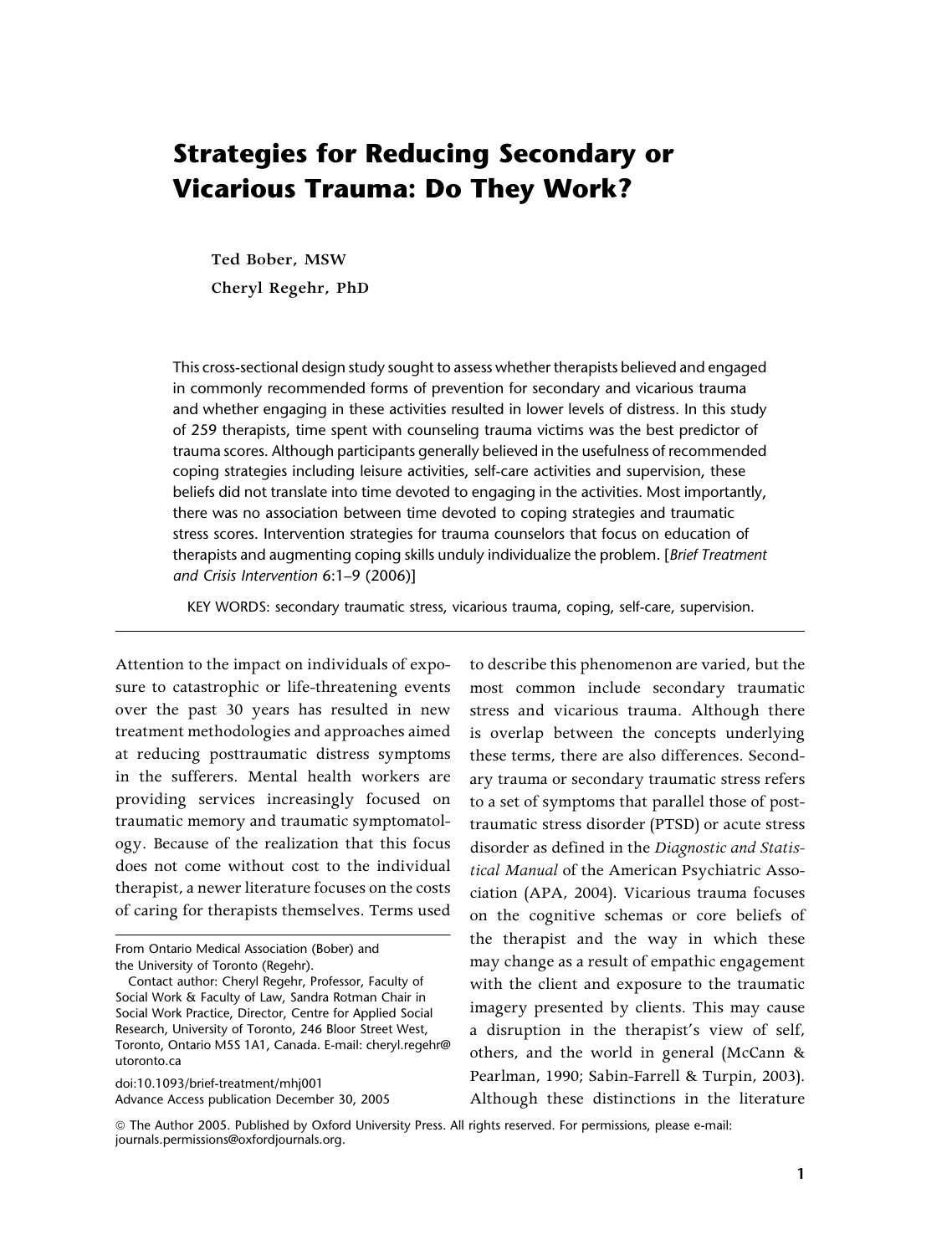may lead to alternative tools to measure the phenomenon, it is increasingly understood that there is convergence between these two concepts (Jenkins & Baird, 2002), and therapists working with trauma victims experience disruptions in both realms (Pearlman & MacIan, 1995). Consequently, articles and books in the scholarly and professional literature seek to understand and explain these experiences and determine means for reducing distress among trauma therapists.

Several quantitative studies point to elevated rates in trauma among counselors and therapists working with traumatized individuals, nevertheless, whereas these studies support the notion that trauma counselors endorse items on questionnaires consistent with secondary traumatic stress and vicarious trauma, symptoms generally do not reach a clinically significant level or one in which symptoms markedly interfered with functioning (Arvay & Uhlemann, 1996; Brady, Guy, Poelstra, & Brokaw, 1999; Chrestman, 1995; Kassam-Adams, 1995; Ortlepp & Friedman, 2002; Schauben & Frazier, 1995). For instance, a study of 70 human rights workers in Kosovo who were responsible for collecting data on human rights violations revealed elevated levels of anxiety in 17.1%, depression in 8.6%, and PTSD symptoms in 7.1% (Holtz, Salama, Cardoza, & Gotway, 2002). Among lay trauma counselors who had been trained to assist bank employees following bank robberies in South Africa, 10% reported secondary traumatic stress symptoms in the high or extremely high range (Ortlepp & Friedman, 2002). Conversely, in a study of 173 child welfare workers exposed both to traumatic imagery through the stories of clients and direct exposure to trauma such as violence and threats directed at them, 46.7% reported traumatic stress symptoms in the severe range (Regehr, Chau, Leslie, & Howe, 2002a, 2002b).

Qualitative studies and anecdotal reports have described the experiences of trauma therapists in more detail. Similar to traumatic stress, symptoms of vicarious trauma can include immediate reactions such as intrusive imagery, nightmares, increased fears for the safety of oneself and loved ones, avoidance of violent stimuli in the media, difficulty listening to clients' accounts of events, irritability, and emotional numbing. Longer term reactions can include emotional and physical depletion, a sense of hopelessness, and a changed world view in which others are viewed with suspicion and cynicism (Iliffe & Steed, 2000; Ortlepp & Friedman, 2002; Regehr & Cadell, 1999; Schauben & Frazier, 1995).

Factors that influence symptom level include the number or percentage of trauma cases on a therapist's caseload (Brady et al., 1999; Kassam-Adams, 1995; Marmar et al., 1999; Ortlepp & Friedman, 2002; Resnick, Kilpatrick, Best, & Kramer, 1992; Schauben & Frazier, 1995), the availability of social support (Ortlepp & Friedman, 2002; Schauben & Frazier, 1995), personal histories of trauma and abuse (Jenkins & Baird, 2002; Kassam-Adams, 1995; Pearlman & MacIan, 1995; Wall, 2001), and the perception that they had adequate training to effectively assist victims, thereby reducing the sense of hopelessness that may accompany this work (Ortlepp & Friedman, 2002).

Theorists in the area of secondary or vicarious trauma recommend a variety of strategies for reducing levels of symptoms and disruption. Several authors point to the importance of maintaining a balance between work and personal life (Figley, 1995; Hesse, 2002; Pearlman & Saakvitne, 1995; Regehr & Cadell, 1999). Seeking psychotherapeutic treatment to assist with countertransference issues related to unresolved events in ones' personal history and secondary trauma are recommended (Hesse, 2002; Pearlman & Saakvitne, 1995; Sexton, 1999; Yassen, 1995). Peer consultation, supervision, and professional training to reduce the sense of isolation and increase feelings of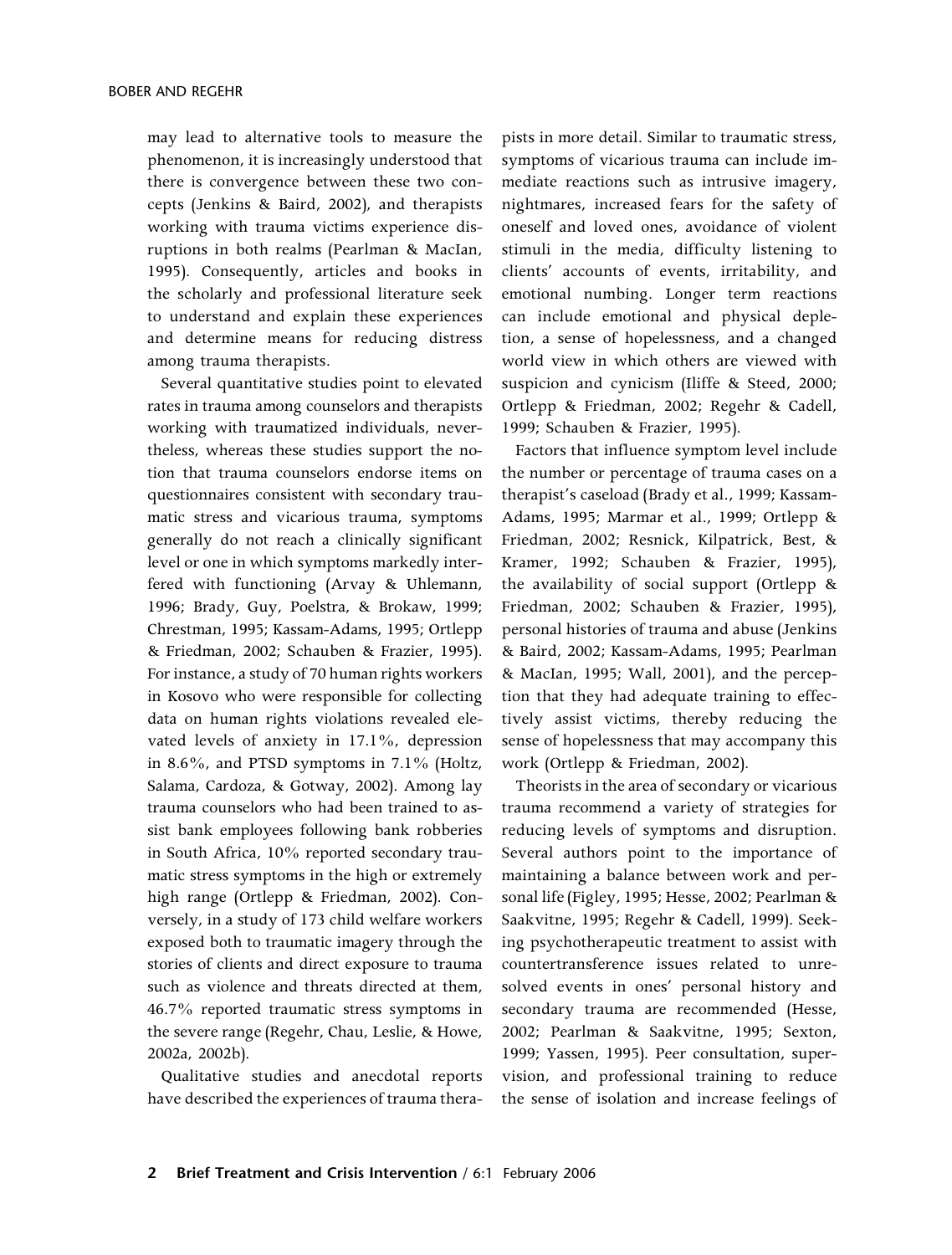Strategies for Reducing Secondary or Vicarious Trauma

TABLE 1. Strategies Recommended in the Literature for Reducing Secondary or Vicarious Trauma

Seeking psychotherapeutic treatment Peer consultation Supervision Professional training Reducing number of trauma cases on caseload Self-care

efficacy are suggested (Cerney, 1995; Dane, 2000; Pearlman & Saakvitne, 1995; Talbot, 1989). Finally, stemming from the association between exposure and symptoms, reducing the number of trauma cases is frequently suggested (Hesse, 2002; Pearlman & Saakvitne, 1995). These strategies are mirrored by therapists participating in qualitative studies and in anecdotal reports by therapists whose suggestions include peer support, physical activity and self-care, reading and watching TV shows or movies that are nonviolent, limiting their trauma counseling workload, and political activism (Astin, 1997; Iliffe & Steed, 2000) (Table 1).

What remains unclear, however, is whether these strategies are in fact effective in avoiding vicarious or secondary trauma or in reducing trauma symptoms when they occur. This study seeks to assess whether therapists believe in commonly recommended forms of prevention, whether they engage in the activities recommended, and finally whether engaging in these activities results in lower levels of distress.

## Method

This research utilized the self-report questionnaire format. Clinical programs that specialized in work with victims of violence in southern Ontario were identified, and questionnaires were distributed with self-addressed envelopes to therapists in team meetings or by mail. Of the total 580 questionnaires that were distributed, 259 were returned, resulting in a return rate of 45%. Social workers comprised 47.7% of the sample. Of the remaining, 15.5% identified nursing as their primary profession, 13.6% psychology, 10% physician, and fewer than 13% reported that they were from each of a variety of disciplines and included child and youth worker, occupational therapists, and chaplain. In all, 209 (80.7%) participants were women. The mean age of participants was 41.31  $(SD = 9.29)$  years. Participants indicated that they had worked a mean of  $10.17$  (*SD* = 6.59) years as a counselor or therapist and worked an average of  $16.32$  ( $SD = 10.88$ ) hours per week in counseling and 8.36  $(SD = 8.35)$ hours per week counseling traumatized individuals. Seventy-nine individuals in this sample indicated that they had roles as managers and clinical supervisors in addition to identifying themselves as counselors. Of these, 55 participants indicated that they were managers, 58 clinical supervisors, and 29 participants indicated that they carried both roles (Table 2).

#### Measures

Demographic variables were collected via a questionnaire that covered age, gender, education, years in counseling, hours per week of trauma counseling, and types of trauma victims treated.

The Impact of Event Scale (IES; Zilberg, Weiss, & Horowitz, 1982) was used to assess symptoms related to posttraumatic stress. It extracts dimensions that parallel the defining characteristics of the*DSM-IV*criteria for PTSD, which are signs and symptoms of intrusive cognitions and affects together or oscillating with periods of avoidance, denial, or blocking of thoughts and images. This scale is reported to have high internal consistency with a Cronbach's alpha of 0.86 and a test–retest reliability of 0.87.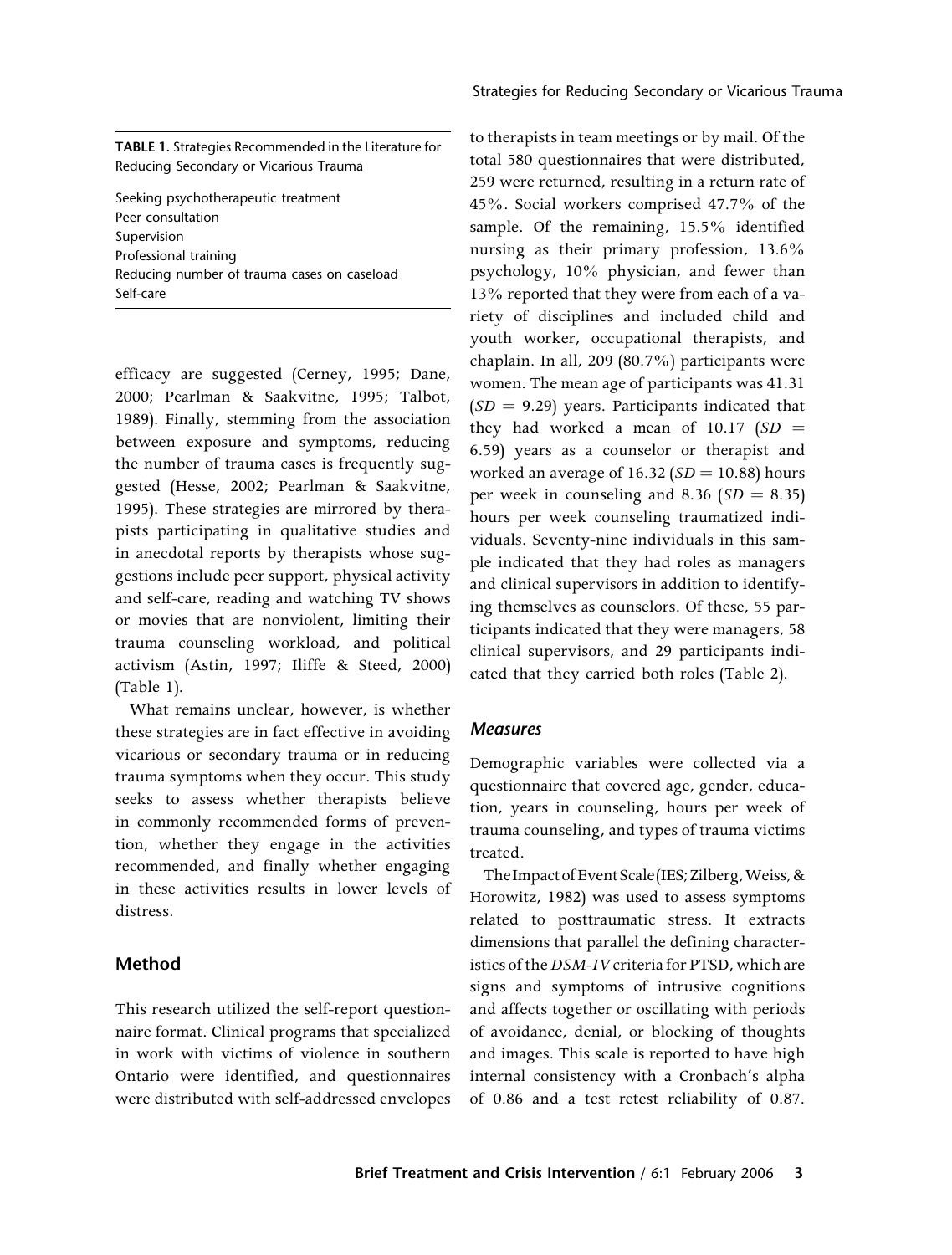| <b>TABLE 2.</b> Characteristics of the Sample ( $N = 259$ ) |                              |  |  |
|-------------------------------------------------------------|------------------------------|--|--|
| Aqe                                                         | 41.31 years<br>$(SD = 9.30)$ |  |  |
| Gender                                                      |                              |  |  |
| Female                                                      | 80.7%                        |  |  |
| Male                                                        | 19.3%                        |  |  |
| Education                                                   |                              |  |  |
| Some college                                                | 15.5%                        |  |  |
| Bachelor's degree                                           | 18.6%                        |  |  |
| Master's degree                                             | 51.2%                        |  |  |
| Doctorate                                                   | 13.2%                        |  |  |
| Profession                                                  |                              |  |  |
| Social work                                                 | 47.7%                        |  |  |
| Nursing                                                     | 15.5%                        |  |  |
| Psychology                                                  | 13.6%                        |  |  |
| Medicine                                                    | 10.0%                        |  |  |
| Other                                                       | 13.0%                        |  |  |
| Counseling experience                                       |                              |  |  |
| Years as a counselor or therapist                           | 10.17                        |  |  |
|                                                             | $(SD = 6.59)$                |  |  |
| Hours per week doing counseling                             | 16.32                        |  |  |
|                                                             | $(SD = 10.88)$               |  |  |
| Hours per week counseling                                   | 8.36                         |  |  |
| trauma victims                                              | $(SD = 8.35)$                |  |  |

This instrument is one of the most commonly used ones in research related to secondary or vicarious trauma (Sabin-Farrell & Turpin, 2003).

The Traumatic Stress Institute (TSI) Belief scale was used to assess vicarious trauma symptoms in a subsample of participants (Pearlman, 1996). This 80 item scale has 10 subscales (1) self-safety (the belief that one is secure and safe from harm); (2) other-safety; (3) selfesteem; (4) other-esteem (the belief that others are valuable); (5) self-trust (belief in one's own judgments); (6) other-trust; (7) self-intimacy (connection to self); (8) other-intimacy (connection to others); (9) self-control; and (10) other-control. Reported reliability coefficients for subscales range from 0.62 to 0.91 (Jenkins & Baird, 2002; Pearlman & MacIan, 1995).

The Coping Strategies Inventory (CSI; Bober, Regehr & Zhou, 2006) is composed of two sections: (a) beliefs that trauma therapists hold regarding which coping strategies will lead to lower levels of secondary trauma and (b) time available for engaging in coping strategies. The instrument was tested on samples of 259 therapists and 71 hospital workers who did not provide counseling services. The CSI-Belief (CSI-B) scale has three subscales: leisure, selfcare, and supervision, which have reported internal reliability coefficients of 0.71–0.82. The CSI-Time (CSI-T) scale has four subscales: leisure, self-care, supervision, and research and development have reported internal reliability coefficients of 0.67–0.80.

## Results

## Factors associated with levels of secondary and vicarious trauma

Age of therapists was negatively associated with IES total scores ( $r = -.14$ ,  $p \le .05$ ), and this difference was accounted for by differences in avoidance subscale scores ( $r = -.18, p \le .01$ ). The total hours per week spent providing counseling services was significantly associated with IES scores ( $r = .25$ ,  $p \leq .001$ ) and in particular intrusion symptoms ( $r = .32$ ,  $p \le .001$ ). Further, the hours per week spent counseling traumatized individuals was more highly correlated with IES total ( $r = .31$ ,  $p \le .001$ ), avoidance  $(r = .24, p \le .001)$ , and intrusion  $(r = .34,$  $p \leq .001$ ) scores. That is, those who were older had lower levels of distress, and those who spent more time counseling had higher levels of distress. There was no significant difference in trauma scores between supervisors and managers and other counseling staff.

IES scores differed with type of traumatized clients to which counselors were exposed. Those counselors working with workplace trauma, victims of violent crime, and unexpected death had equivalent mean scores on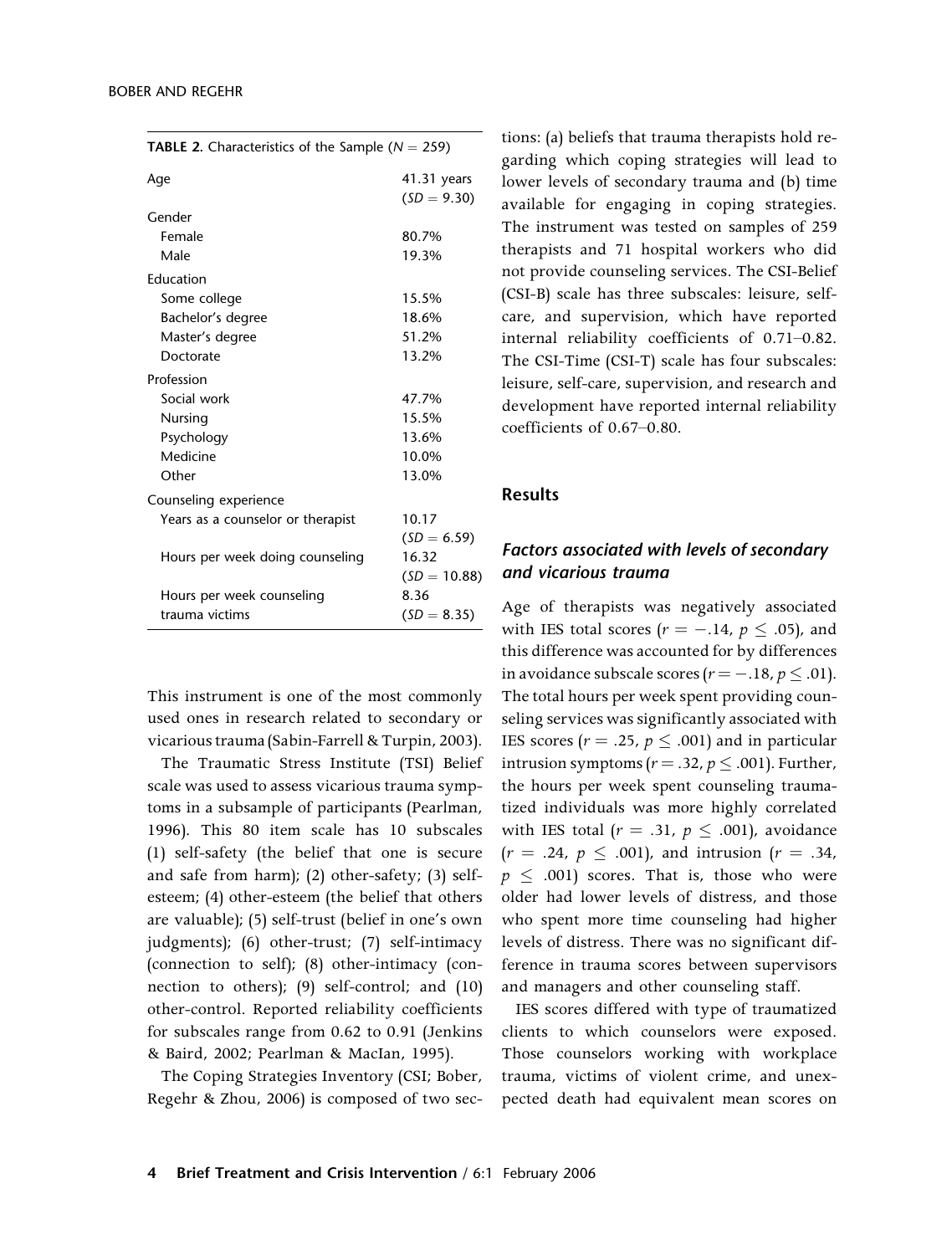| Variable                                 | <b>IES</b> Intrusion | <b>IES Avoidance</b> | <b>IES Total</b> |
|------------------------------------------|----------------------|----------------------|------------------|
|                                          |                      |                      |                  |
| Age                                      | $r = -.06$           | $r = -.18**$         | $r = -.14*$      |
| Total hours per week counseling          | $r = .32**$          | $r = .15*$           | $r = .25**$      |
| Hours per week counseling trauma victims | $r = .34**$          | $r = .24**$          | $r = .31**$      |
| Counseling wife assault victims          | $t = -3.11***$       | $t = -2.31**$        | $t = -2.92**$    |
| Counseling child abuse victims           | $t = -2.92**$        | $t = 2.30**$         | $t = -.2.75***$  |
| Counseling child sexual abuse victims    | $t = -3.65**$        | $t = -3.12**$        | $t = -3.78**$    |
| Counseling sexual assault victims        | $t = -3.70**$        | $t = -1.96*$         | $t = -3.01**$    |
| Counseling torture victims               | $t = -2.33*$         | $t = -2.57**$        | $t = -2.62**$    |
| Receiving personal therapy               | $t = -2.15*$         | $t = -2.38*$         | $t = -2.34*$     |

TABLE 3. Factors Associated with Levels of Vicarious or Secondary Trauma

Note. Scores on the Impact of Event Scale (IES).

 $^{\star}p$   $\leq$  .05.  $^{\star\star}p$   $\leq$  .01.

the IES to those who did not. Counselors working in areas of wife assault  $(t = -2.92,$  $p\,\leq\,$  .001), child abuse ( $t\,=\,-2.75,\;p\,\leq\,.01$ ), child sexual abuse ( $t=-3.78$ ,  $p\leq .001$ ), sexual violence  $(t = -3.01, p \le .01)$ , and torture  $(t = -2.62, p \leq .01)$  did have higher scores than their counterparts not serving these populations. Scores on the IES were not significantly associated with whether counselors had personally experienced traumatic events in childhood or adulthood. However, IES scores were significantly associated with receiving personal therapy  $(t = -2.34, p \leq .01)$ (Table 3). That is, those who had sought therapy had higher IES scores, they were also significantly more likely to have experienced personal trauma in both adulthood ( $\chi = 84.42$ ,  $p \leq$  .001) and childhood ( $\chi =$  17.19,  $p \leq$  .001).

A subsample of 53 participants also completed the TSI Belief scale. There was no association between number of hours per week spent counseling or providing trauma-specific counseling and any of the subscales of the TSI or the TSI total score. Age and years of experience were only correlated with the other-intimacy subscale ( $r = .36$ ,  $p \le .001$ and  $r = .29$ ,  $p \le .01$ , respectively). That is, older and more experienced people had more maladaptive beliefs regarding intimacy with others. Managers and supervisors had significantly less maladaptive beliefs about trust of others than did other counselors  $(t = 2.12,$  $p~\leq~.05)$  and significantly lower overall TSI scores ( $t=$  2.01,  $p \leq$  .05). Unlike the IES scores in which those dealing with child abuse, torture, and wife assault were more distressed than their counterparts who did not serve these populations, only those counselors dealing with rape had significantly higher TSI total scores than others ( $t = 2.48$ ,  $p \leq .05$ ) and most significantly had dysfunctional beliefs regarding personal control ( $t = 1.11$ ,  $p \le .01$ ). Scores on the TSI were not associated with personal histories of traumatic events in childhood or adulthood. Those receiving treatment had more maladaptive beliefs regarding self-trust ( $t = 2.06$ ,  $p \leq$ .05), other-safety ( $t = 2.49, p \le .05$ ), and self-esteem (*t* = 2.36, *p*  $\leq$  .05).

## Coping strategies and vicarious trauma

CSI-B subscales ask participants to rate a series of activities according to the degree to which they believe that each will assist with dealing with the demands of trauma work on a 5-point scale (0 being not at all and 4 being always helpful). The leisure subscale includes five items that obtained mean scores as follows: time with family 3.36 ( $SD = 0.75$ ), vacation 3.55  $(SD = 0.71)$ , movies/TV 2.62  $(SD = 1.01)$ ,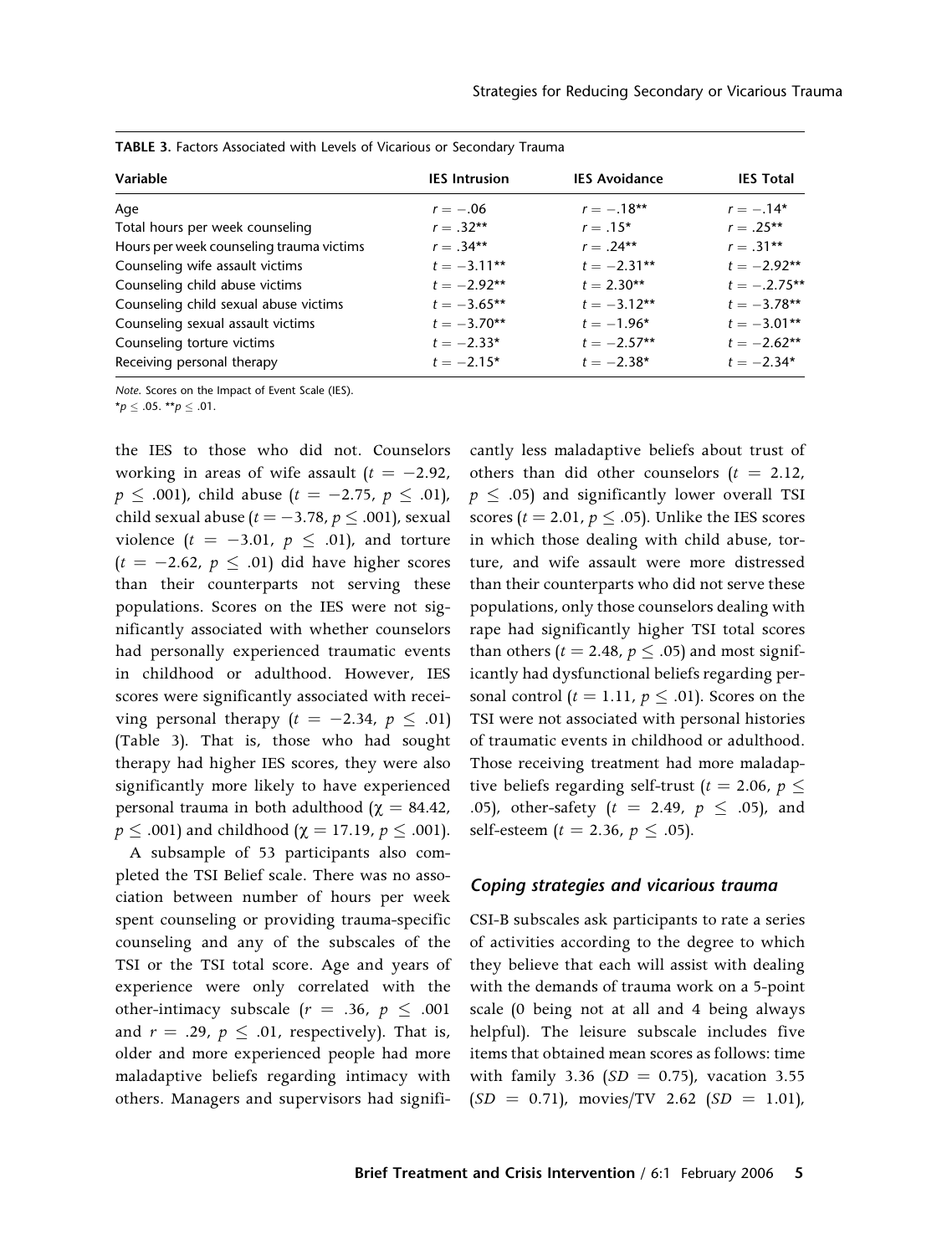| Variable                                                                                    | <b>IES</b> Intrusion | <b>IES Avoidance</b> | <b>IES Total</b> |
|---------------------------------------------------------------------------------------------|----------------------|----------------------|------------------|
| Leisure (time with family, vacation, hobbies, exercise)                                     | $r = -.04$           | $r = -.03$           | $r = -.03$       |
| Self-care (stress management training, self-care plans)                                     | $r = .04$            | $r = -.09$           | $r = -.04$       |
| Supervision (case discussions, regularly supervision)                                       | $r = .06$            | $r = .02$            | $r=.04$          |
| Research and development (educating others,<br>participating in research, program planning) | $r=.05$              | $r = -.02$           | $r=.10$          |

TABLE 4. Relationship Between Time Spent Engaging in Coping Activities and Trauma Scores

Note. No significant associations found.

hobbies 3.16 ( $SD = 0.80$ ), and exercise 3.34  $(SD = 0.83)$ . Thus, it is clear that participants believed that leisure activity was usually-toalways useful for assisting with the effects of trauma work. Mean scores for the five items in the self-care subscale fell between somewhat helpful and usually helpful ( $M = 2.69$  and  $SD =$ 1.05 for team self-care plans;  $M = 3.11$  and  $SD = 0.86$  for individual stress management training). Mean scores for the four items on the supervision subscale were slightly lower but continued to fall between somewhat and usually helpful ( $M = 2.10$  and  $SD = 1.06$  for discussing cases with management;  $M = 3.16$ and  $SD = 0.67$  for discussing cases with colleagues). Thus, there is a general belief that strategies recommended in the literature are helpful for reducing vicarious trauma. Age, years of counseling, and hours per week spent counseling were not associated with CSI-B scores. However, managers and supervisors were significantly more likely to believe in the benefits of supervision for reducing trauma than other counselors ( $t$  = 2.53,  $p$   $\leq$ .01) and not surprisingly were significantly more likely to devote time to engage in it  $(t = 3.53, p \le .001)$ . There was no difference between supervisor/managers and other counselors on any of the other subscales.

Data analysis attempted to determine the association between scores on the CSI-B and CSI-T subscales. Pearson's correlations revealed no significant associations between beliefs in the

benefits of self-care and leisure and time allotted for engaging in these activities. However, those who believed in supervision were significantly more likely to devote time to obtaining supervision ( $r = .42$ ,  $p \le .001$ ). In addition, those who believed in the benefits of selfcare were more likely to engage in supervision  $(r = .18, p \leq .01)$  and research and development  $(r=.17, p \le .05)$ . Hours per week worked in trauma counseling was not associated with time allotted for any of the domains.

Most central to this inquiry, there was no association between time allotted for engaging in leisure, self-care, supervision, or research and development and levels of trauma symptoms as measured by the IES (Table 4). The total TSI Belief scale score was negatively associated with time available for leisure activities  $(r =$  $-0.32$ ,  $p \le 0.05$ ). That is, those with more maladaptive beliefs had less time for leisure activities. The only correlations between CSI subscales and TSI subscales were that time for self-care activities was negatively correlated with the TSI other-esteem subscale  $(r = -.30, p \le$ .05), and time for leisure was negatively correlated with both self-intimacy and otherintimacy ( $r = -.37$ ,  $p \le .01$  and  $r = -.29$ ,  $p \leq .05$ , respectively). There were no associations between TSI Belief subscales and CSI-B subscales (Table 4).

Stepwise multiple regression was used to predict overall severity of posttraumatic stress symptoms on the IES for the counselor group.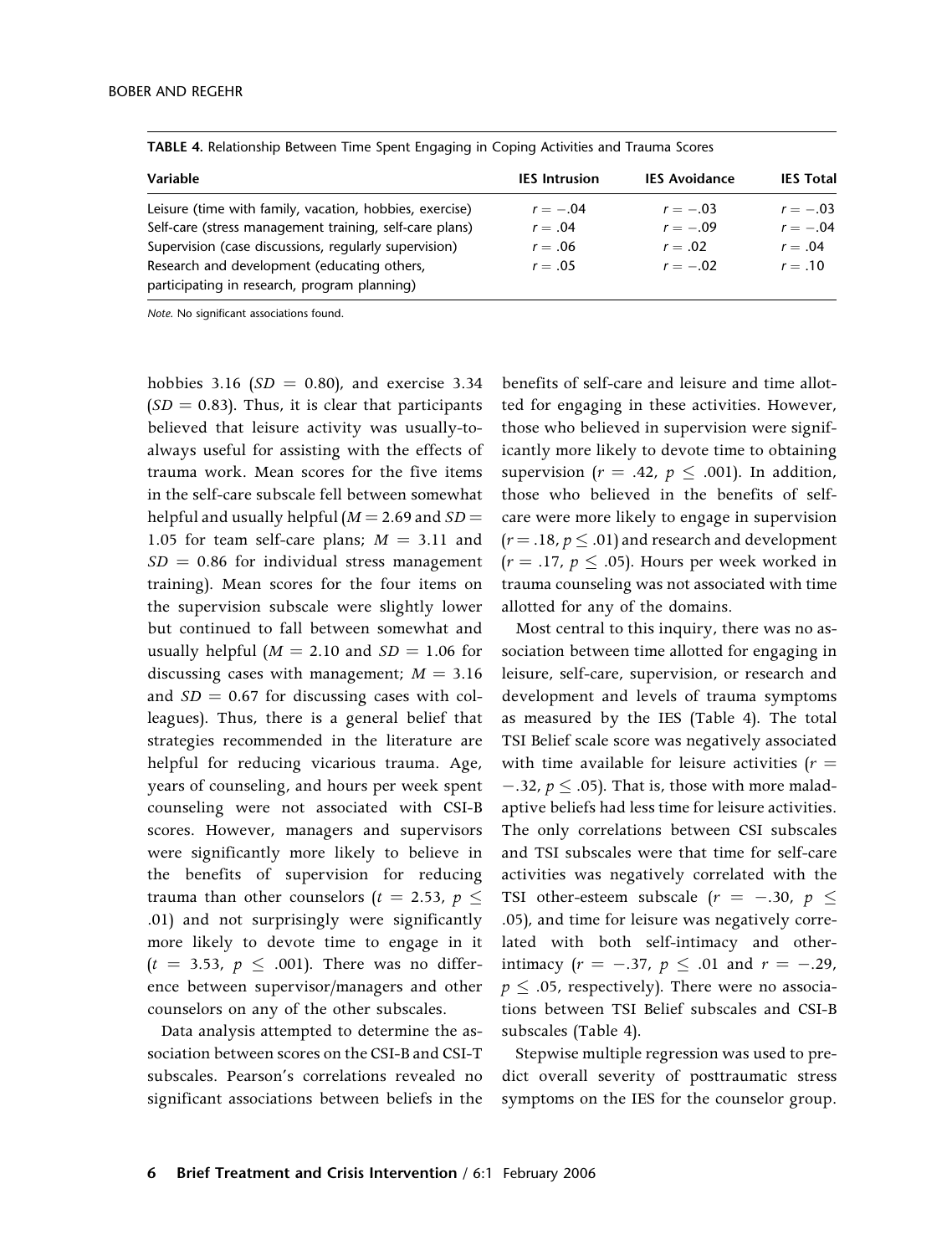It was required that a variable that lead to an increase in variance accounted for  $R^2$  of 2% or more and be significant at the  $p \leq .05$  level. Variables in the initial analysis included personal history of trauma, personal therapy, hours per week spent working with traumatized individuals, and the CSI-T subscales. The final equation for the IES, contained only one variable, hours per week working with traumatized individuals, and yielded a multiple *R* of .27 ( $F = 11.46$ ,  $p = .001$ ) accounting for only 7% of the total variance in posttraumatic stress symptom scores. Due to limited sample size, regression analysis could not be conducted with the TSI.

## **Discussion**

There is general recognition in the literature and in the field that the intensity of working with traumatized individuals negatively impacts the well-being of therapists. This negative impact includes both immediate effects in terms of symptoms generally associated with posttraumatic stress and longer term effects in terms of altered belief systems. In this study of 259 individuals providing mental health counseling services, those individuals who spent more time per week counseling individuals who were victims of trauma reported higher levels of traumatic stress symptoms as measured by the IES and in particular, higher levels of intrusion symptoms. This finding replicates that of other researchers (Brady et al., 1999; Kassam-Adams, 1995; Marmar et al., 1999; Resnick et al., 1992). Further, confirming the findings of Brady et al. (1999), hours per week counseling trauma victims was not associated with maladaptive cognitive schemas as measured by the TSI Belief scale. However, years of experience was associated with more disruptive beliefs regarding intimacy with others. This suggests that degree of exposure

has an impact on intrusion and avoidance symptoms but that altered beliefs do not appear to occur in the short run. Regarding types of exposure, working with victims of interpersonal violence such as wife assault, child abuse, rape, and torture was associated with higher traumatic stress scores, but only working with victims of rape was associated with more disruptive beliefs. Personal histories of childhood or adult trauma were not associated with IES or TSI Belief scores except in individuals who sought treatment, suggesting that those who were distressed and unresolved about personal histories were likely to appropriately seek assistance.

Many coping strategies are recommended by theorists and researchers in the areas of vicarious and secondary trauma, yet to our knowledge no research projects have evaluated the effectiveness of these strategies on reducing distress. In this study, participants generally believed in the usefulness of recommended coping strategies including leisure activities, self-care activities, and supervision, although supervisors were more likely to believe in the value of supervision than frontline workers. However, there was no association between the belief that leisure and self-care were useful and time allotted to engage in these activities. Those who believed in the value of supervision were more likely to devote time to it. Most importantly, there was no association between time devoted to leisure, self-care, research and development, or supervision and traumatic stress scores. Thus, there is no evidence that using recommended coping strategies is protective against symptoms of acute distress. With regard to longer term outcomes, those participants with disrupted belief systems, particularly regarding self-intimacy and otherintimacy, were significantly less likely to engage in leisure activities. With a cross-sectional design it is not possible to determine whether leisure activities are protective against negative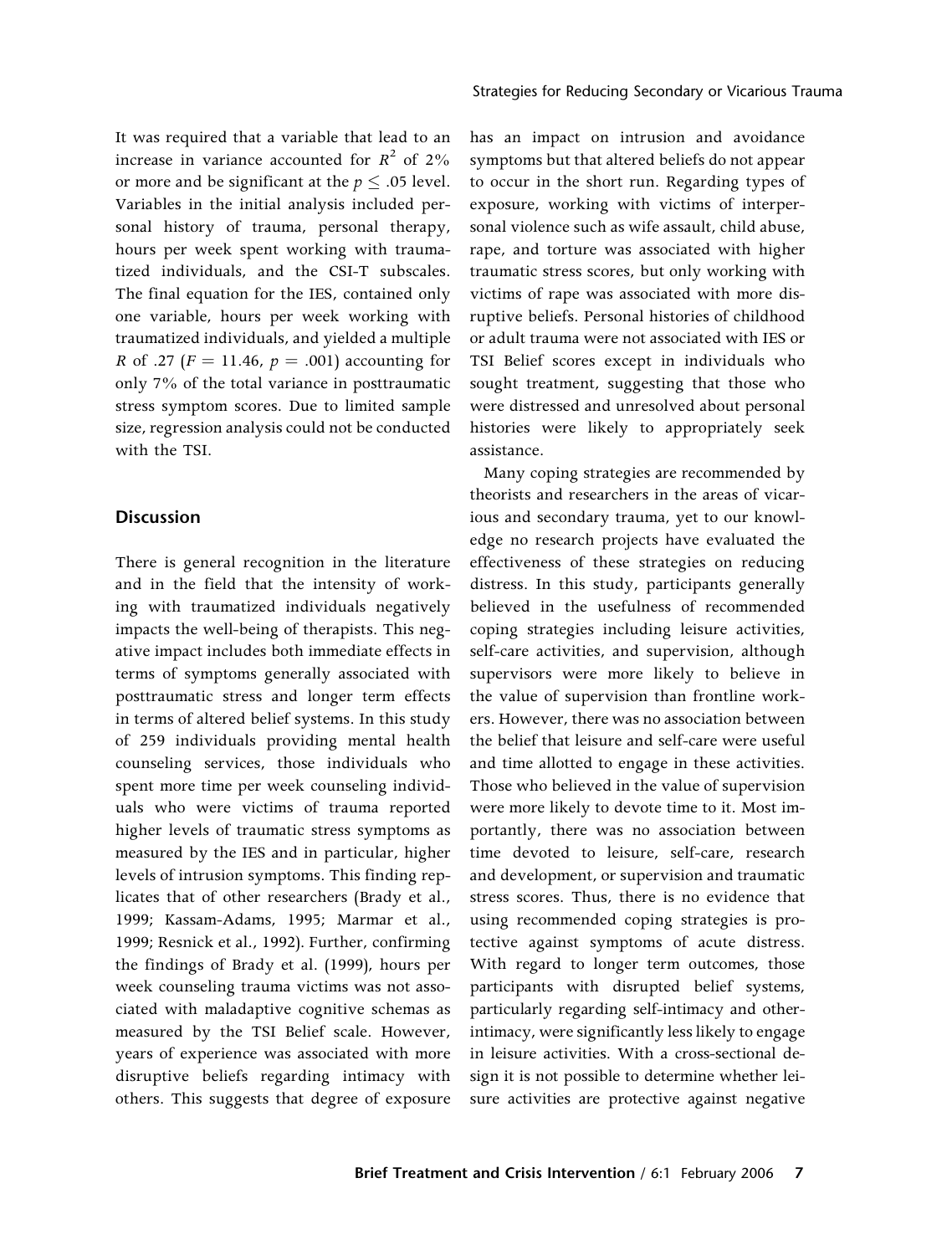beliefs regarding intimacy or whether those with less negative beliefs are better able to engage in leisure activities.

In conclusion, it does not appear that engaging in any coping strategy recommended for reducing distress among trauma therapists has an impact on immediate traumatic symptoms. This has important implications for the design and operation of support programs for victims of trauma. As mental health professionals dedicated to the fair and compassionate treatment of victims in society, we have been strong in vocalizing concerns that those who are abused and battered not be blamed for their victimization and their subsequent traumatic response. Yet when addressing the distress of colleagues, we have focused on the use of individual coping strategies, implying that those who feel traumatized may not be balancing life and work adequately and may not be making effective use of leisure, self-care, or supervision. Intervention strategies with therapists have focused on educational seminars, aimed at augmenting individual coping responses. In light of the findings of this study that the primary predictor of trauma scores is hours per week spent working with traumatized people, the solution seems more structural than individual. That is, organizations must determine ways of distributing workload in order to limit the traumatic exposure of any one worker. This may not only serve to reduce the impact of immediate symptoms but may also address the potential longitudinal effects of disrupted beliefs regarding intimacy. It is clear that further research regarding workplace conditions and individual strategies that would prevent, identify, or reduce various and secondary trauma among trauma therapists is urgently needed. Further, it is perhaps time that vicarious and secondary trauma intervention efforts with therapists shift from education to advocacy for improved and safer working conditions.

#### References

- American Psychiatric Association. (2004). *Diagnostic and statistical manual of mental disorders* (4th ed., text revision). Washington, DC: Author.
- Arvay, M., & Uhlemann, M. (1996). Counsellor stress and impairment in the field of trauma. *The Canadian Journal of Counselling, 30*(3), 193–210.
- Astin, M. (1997). Trauma therapy: How helping rape victims affects me as a therapist. *Women & Therapy, 20*(1), 101–109.
- Bober, T., Regehr, C., & Zhou, R. (2006). Development of the coping strategies inventory for trauma counselors. *Journal of Trauma and Loss, 11,* 71–83.
- Brady, J., Guy, J., Poelstra, P., & Brokaw, B. (1999). Vicarious traumatization, spirituality, and the treatment of sexual abuse survivors: A national survey of women psychotherapists. *Professional Psychology, 30*, 386–393.
- Cerney, M. (1995). Treating therapists with vicarious traumatization and secondary traumatic stress disorders. In C. Figley (Ed.), *Compassion fatigue: Coping with secondary traumatic stress disorder in those who treat the traumatized* (pp. 131–149). New York: Brunner/Mazel.
- Chrestman, K. R. (1995). Secondary exposure to trauma and self-reported distress among therapists. In B. H. Stamm (Ed.), *Secondary traumatic stress: Self-care issues for clinicians, researchers, and educators* (pp. 29–36). Lutherville, MD: The Sidran Press.
- Dane, B. (2000). Child welfare workers: An innovative approach for interacting with secondary trauma. *Journal of Social Work Education, 36*(1), 27–38.
- Figley, C. (1995). Compassion fatigue: Towards a new understanding of the costs of caring. In B. Stamm (Ed.), *Secondary traumatic stress: Self-care issues for clinicians, researchers, and educators* (pp. 3–28). Lutherville, MD: The Sidran Press.
- Hesse, A. (2002) Secondary trauma: How working with trauma survivors affects therapists. *Clinical Social Work Journal, 30,* 293–309.